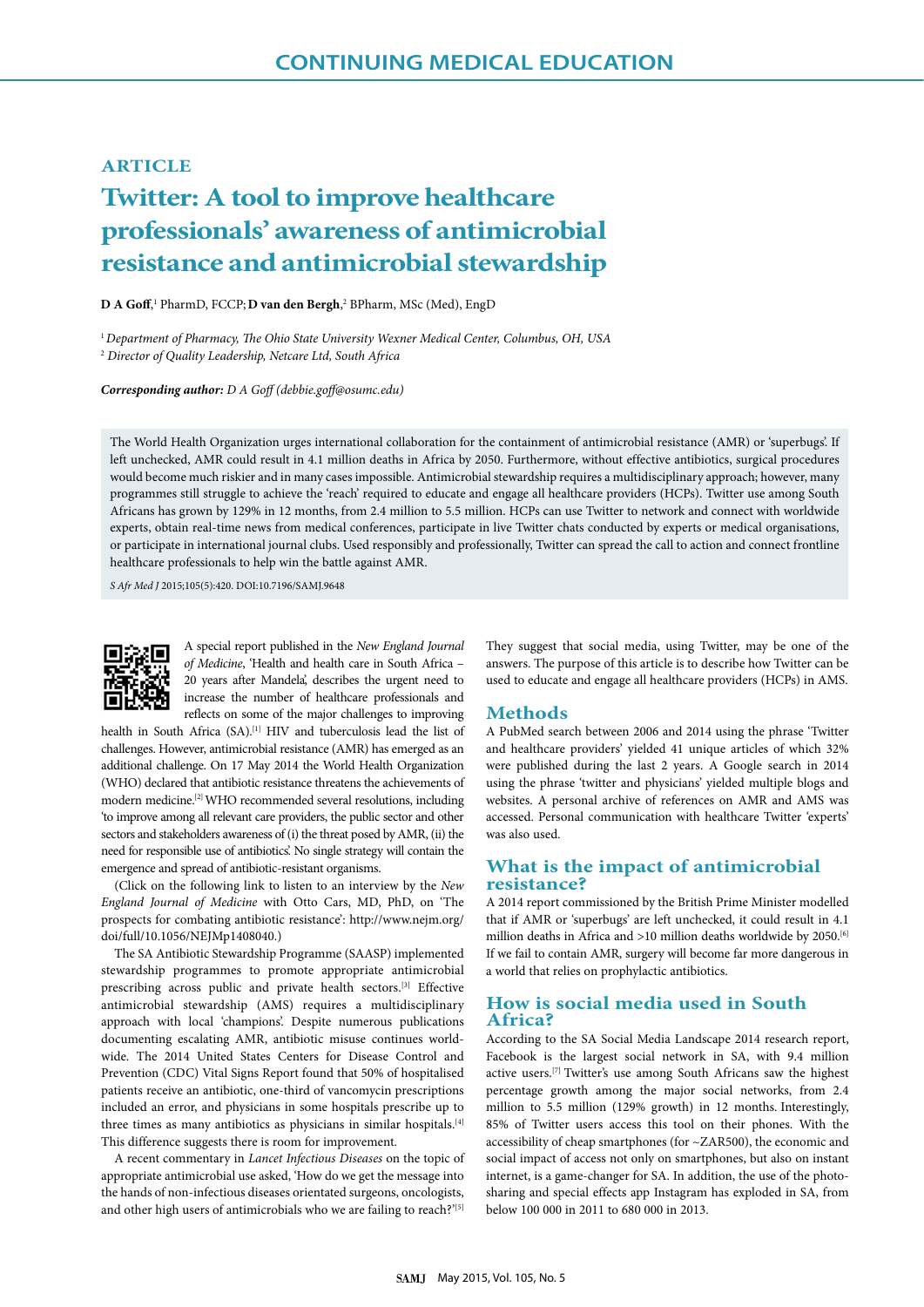## **Why should healthcare providers consider Twitter for antimicrobial stewardship?**

Twitter was founded in 2006 as a free social networking tool. Users may write or read posts known as 'tweets', that are limited to 140 characters. Unlike Facebook, Twitter users do not have to mutually connect with each other. Users may choose who they want to follow. HCPs can follow experts in their fields, medical journals, professional organisations or patient advocacy groups. The value of Twitter for AMS is in the potential dissemination of information in terms of the number of people it is able to reach. Fig. 1 shows how a tweet is disseminated throughout one's network of followers.

Many frequent prescribers of antibiotics (surgeons and oncologists) do not read infectious diseases journals, where the majority of AMR and AMS articles are published. Twitter provides a vehicle to connect HCPs with each other. A tweet can spread rapidly and widely to a large network. This was demonstrated during the 2014 Ebola epidemic. There were >10 million tweets in 3 weeks from 170 countries mentioning the word 'Ebola'.<sup>[8]</sup> Frontline HCPs and citizens from West Africa were tweeting about Ebola in real-time, providing insight



*Fig. 1. Dissemination of a tweet.* 

|  |  | Table 1. Selected people, organisations and medical journals to follow on Twitter |
|--|--|-----------------------------------------------------------------------------------|
|  |  |                                                                                   |

| Name                                                 | <b>Twitter name</b> | Description                                                                                                                          |
|------------------------------------------------------|---------------------|--------------------------------------------------------------------------------------------------------------------------------------|
| Debra Goff, PharmD                                   | @idpharmd           | Infectious diseases pharmacist; global AMS educator; international advisor to SAASP                                                  |
| Marc Mendelson, MD                                   | @SouthAfricanASP    | Co-chair SAASP; President of the Federation of Infectious Diseases Societies of<br>Southern Africa                                   |
| Laura Piddock, PhD                                   | @LauraPiddock       | Professor of Microbiology; Director of Antibiotic Action; British Society for<br>Antimicrobial Therapy Chair in Public Engagement    |
| Didier Pittet, MD                                    | @DidierPittet       | Director of Infection Control Programme and WHO external lead                                                                        |
| Darryl Vine, MD                                      | @EasyASP            | Passionate about antibiotic resistance and metrics                                                                                   |
| Dena van den Bergh, BPharm,<br>MSc (Med), EngD       | @inspired2leadQI    | Director of Quality Leadership Netcare; Certified Coach; Systems Innovation and<br>Improvement Advisor; Best Care  Always co-founder |
| Organisations                                        |                     |                                                                                                                                      |
| • Centre for Disease Dynamics<br>and Economic Policy | @CDDEP              |                                                                                                                                      |
| • ReAct Action on Anti-<br>biotic Resistance         | @reactgroup         |                                                                                                                                      |
| • Antibiotic Action                                  | @TheUrgentNeed      |                                                                                                                                      |
| • Save Antibiotics                                   | @saveantibiotics    |                                                                                                                                      |
| • The Alliance for the Prudent Use<br>of Antibiotics | @APUANews           |                                                                                                                                      |
| Journals                                             |                     |                                                                                                                                      |
| • Lancet Infectious Diseases                         | @TheLancetInfDis    |                                                                                                                                      |
| • PLoS One                                           | @PLOSONE            |                                                                                                                                      |
| • Journal of the American<br>Medical Association     | @JAMA_current       |                                                                                                                                      |
| • New England Journal of Medicine                    | @NEJM               |                                                                                                                                      |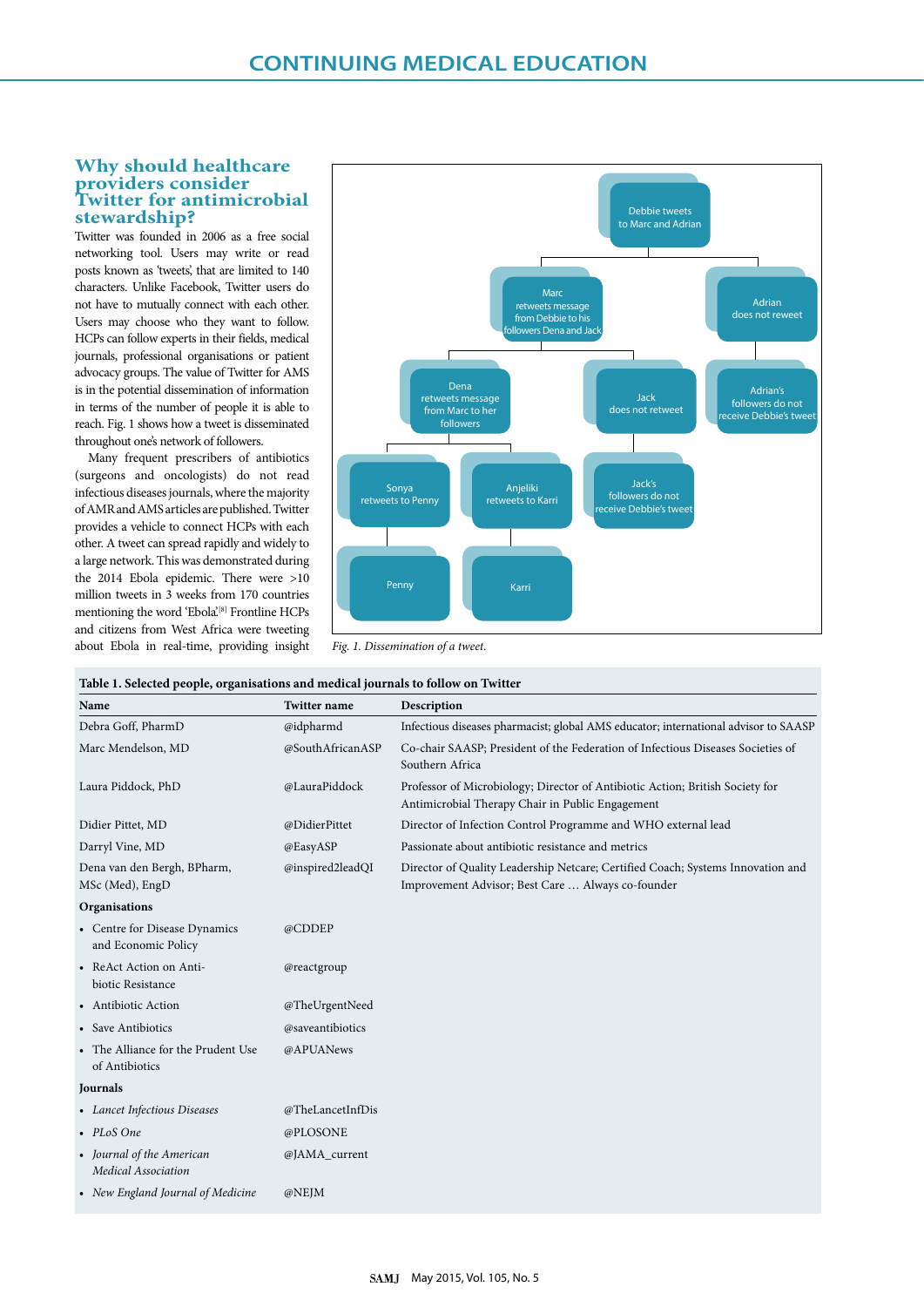into the gravity of the epidemic faster than any other method of communication. The Ebola epidemic identified the importance of having access to real-time on-the-go information during an epidemic. In the USA, the CDC used Twitter to provide Ebola updates in real-time.

# **How do you get started on Twitter?**

Getting started on Twitter is quick and easy. First-time users may go to www.twitter.com to sign up and create a free account. Once the account is registered, the Twitter app may be used on a smartphone. For a detailed description of Twitter terminology and how to get started, click on the following link: http://bcpsqc.ca/blog/knowledge/twitterfor-health-care-professionals/

We recommend uploading your photo and writing a brief biographical sketch that identifies you as a physician, pharmacist, nurse or HCP. The key to unleashing the power of Twitter is finding the right people to follow. Remember, you will receive every tweet from each person you follow, so it is wise to look at what they tweet prior to following them. Table 1 includes a selected list of reputable people and organisations who regularly tweet about AMR, and medical journals to follow on Twitter.

# **How is Twitter used as a learning tool for healthcare providers?**

Twitter provides a dynamic way to share ideas, collaborate and connect with others, educate and build a global healthcare network. The following four topics demonstrate the application of Twitter for HCPs:

- **• Medical conferences.** Surgeons, oncologists, cardiologists and urologists are among attendees at non-infectious diseases specialist conferences, who tweet live from a conference to help to disseminate information in realtime and increase the reach. Tweets from conferences will reach members who are not able to attend. It also helps to multiply the impact of scholarship by retweeting messages. At the 2013 American College of Surgeons conference, 434 tweets from the meeting produced 474 776 impressions or views by followers who retweeted the original tweet<sup>[9]</sup>
- **• International journal clubs.** Twitter journal clubs provide a unique platform for engagement between HCPs worldwide. Urologists have been one of the first to host an international journal club.[10] The organisers select an article from a peer-reviewed journal. Key opinion leaders or the article's author leads the Twitter chat. Anyone with an internet connection and a Twitter



*Fig. 2. Irish physicians participate in the Centers for Disease Control #antibioticday chat. Click on the following link to view their summary of the Twitter chat: https://storify.com/FfitzP/antibioticday-2014-dublin-ireland?utm\_content=storify-pingback&utm\_medium=sfy.co-twitter&utm\_ campaign=&utm\_source=t.co&awesm=sfy.co\_e00jY*



*Fig. 3a. Full articles may be accessed from tweets by clicking on the blue links.*

account can participate or monitor the discussion that occurs via tweets. The tweets are indexed using the journal club hashtag (#urojc). They currently have >2 650 followers, who generate a mean of 130 832 impressions each month, far exceeding the traditional reach of journal clubs held in hospitals. An international journal club on AMR would be valuable, as every new and emerging infectious disease is just a plane ride away.

**• Twitter chats.** A Twitter chat is a 'live' event that is moderated by an expert and focuses on a particular topic. A predetermined hashtag (#) is used in each tweet to follow the conversation. For example, as part of the 2014 CDC's Get Smart About Antibiotics campaign, the CDC hosted an antibiotic resistance-themed global Twitter chat using the hashtag (#antibioticday). Fig. 2 shows physicians from Ireland who



*Fig. 3b. Example of a Twitter profile.*

participated in the CDC #antibioticday chat. Twitter chats allow experts to field questions from a global audience of HCPs, consumers, patients, policy makers and journalists. Furthermore, it increases the awareness of AMR to a global audience.